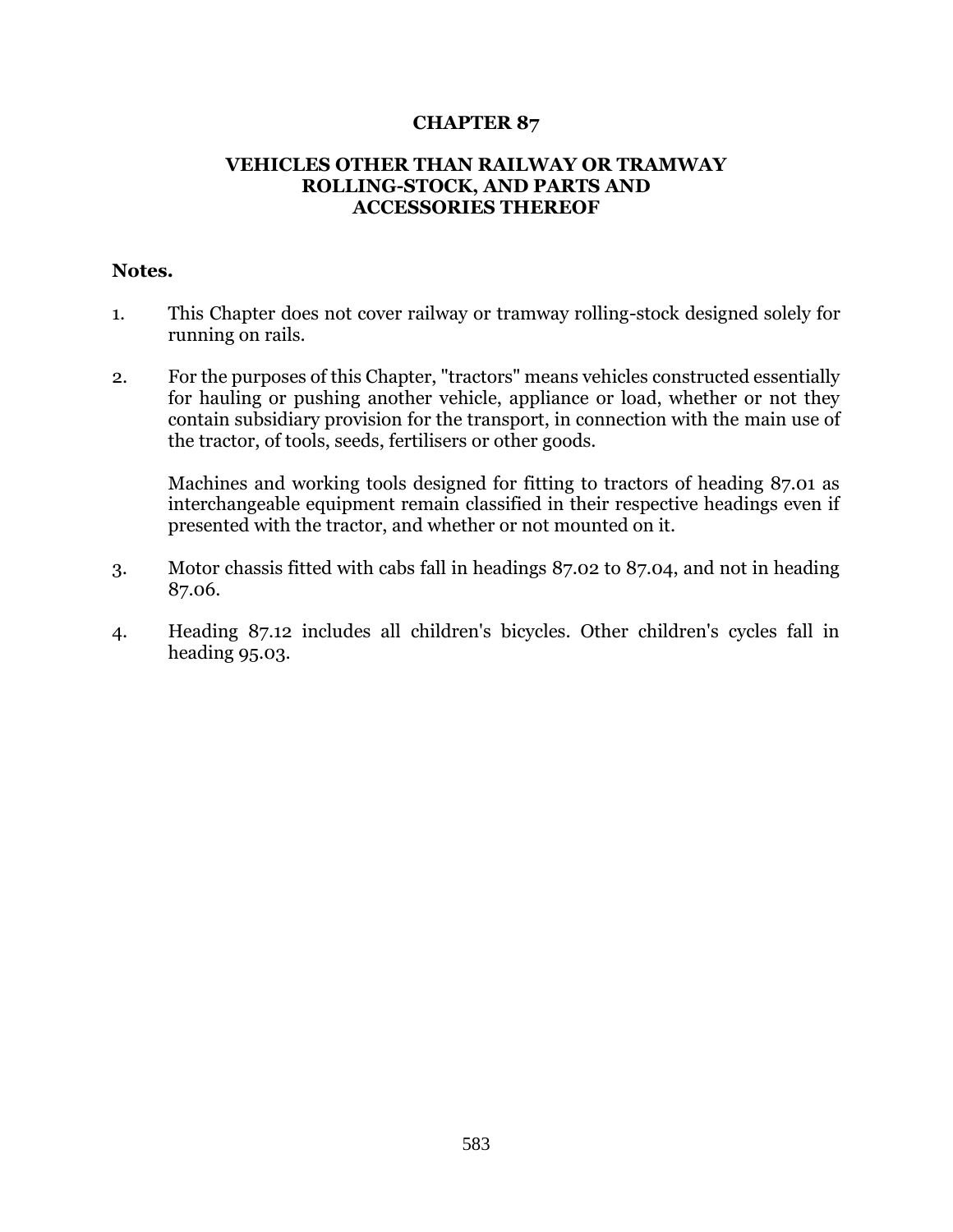| <b>HS</b> | <b>CET</b> | PR <sub>1</sub> | <b>DESCRIPTION OF GOODS</b>                                                                                                                 | <b>DUTY</b><br><b>RATE</b> | <b>UNIT</b> | <b>SITC REV 4</b> |
|-----------|------------|-----------------|---------------------------------------------------------------------------------------------------------------------------------------------|----------------------------|-------------|-------------------|
| 87.01     |            |                 | <b>Tractors (other than tractors of heading</b><br>87.09).                                                                                  |                            |             |                   |
| 8701.10   | 00         |                 | - Single axle tractors:                                                                                                                     |                            |             |                   |
| 8701.10   | 10         |                 | - - - For use in agriculture                                                                                                                | Free                       | kg&u        | 722.411           |
| 8701.10   | 90         |                 | $--$ Other                                                                                                                                  | 5%                         | kg&u        | 722.419           |
| 8701.20   | 00         |                 | - Road tractors for semi-trailers                                                                                                           | 5%                         | kg&u        | 783.2             |
| 8701.30   | 00         |                 | - Track-laying tractors:                                                                                                                    |                            |             |                   |
| 8701.30   | 10         |                 | - - - For use in agriculture                                                                                                                | Free                       | kg&u        | 722.31            |
| 8701.30   | 90         |                 | $--$ Other                                                                                                                                  | 5%                         | kg&u        | 722.39            |
| 8701.90   | 00         |                 | - Other, of an engine power:                                                                                                                |                            |             |                   |
| 8701.91   | $00\,$     |                 | -- Not exceeding 18 kW                                                                                                                      |                            |             |                   |
| 8701.91   | 10         |                 | - - - For use in agriculture                                                                                                                | Free                       | kg&u        | 722.4911          |
| 8701.91   | 90         |                 | $--$ Other                                                                                                                                  | 5%                         | kg&u        | 722.4919          |
| 8701.92   | $00\,$     |                 | - - Exceeding 18 kW but not exceeding 37<br>$kW$ :                                                                                          |                            |             |                   |
| 8701.92   | 10         |                 | - - - For use in agriculture                                                                                                                | Free                       | kg&u        | 722.4921          |
| 8701.92   | 90         |                 | $--$ Other                                                                                                                                  | 5%                         | kg&u        | 722.4929          |
| 8701.93   | 00         |                 | - - Exceeding 37 kW but not exceeding 75<br>kW:                                                                                             |                            |             |                   |
| 8701.93   | 10         |                 | --- For use in agriculture                                                                                                                  | Free                       | kg&u        | 722.4931          |
| 8701.93   | 90         |                 | $--$ Other                                                                                                                                  | 5%                         | kg&u        | 722.4939          |
| 8701.94   | 00         |                 | - - Exceeding 75 kW but not exceeding 130<br>kW                                                                                             |                            |             |                   |
| 8701.94   | 10         |                 | - - - For use in agriculture                                                                                                                | Free                       | kg&u        | 722.4941          |
| 8701.94   | 90         |                 | $--$ Other                                                                                                                                  | 5%                         | kg&u        | 722.4949          |
| 8701.95   | $00\,$     |                 | - - Exceeding 130 kW:                                                                                                                       |                            |             |                   |
| 8701.95   | 10         |                 | - - - For use in agriculture                                                                                                                | Free                       | kg&u        | 722.4951          |
| 8701.95   | 90         |                 | --- Other                                                                                                                                   | 5%                         | kg&u        | 722.4959          |
| 87.02     |            |                 | Motor vehicles for the transport of ten or                                                                                                  |                            |             |                   |
|           |            |                 | more persons, including the driver.                                                                                                         |                            |             |                   |
| 8702.10   | 00         |                 | - - With only compression ignition internal<br>combustion piston engine (diesel or semi-<br>diesel):                                        |                            |             |                   |
| 8702.10   | 10         |                 | ---- Completely knocked down for<br>assembly in plants approved for the purpose<br>by the Competent Authority:                              |                            |             |                   |
| 8702.10   | 11         |                 | ---- Coaches, buses and mini-buses, of a<br>seating capacity not exceeding 21 persons<br>(including the driver)                             | 5%                         | kg&u        | 783.111           |
| 8702.10   | 12         |                 | ---- Coaches, buses and mini-buses, of a<br>seating capacity exceeding 21 persons but<br>not exceeding 29 persons (including the<br>driver) | 5%                         | kg&u        | 783.113           |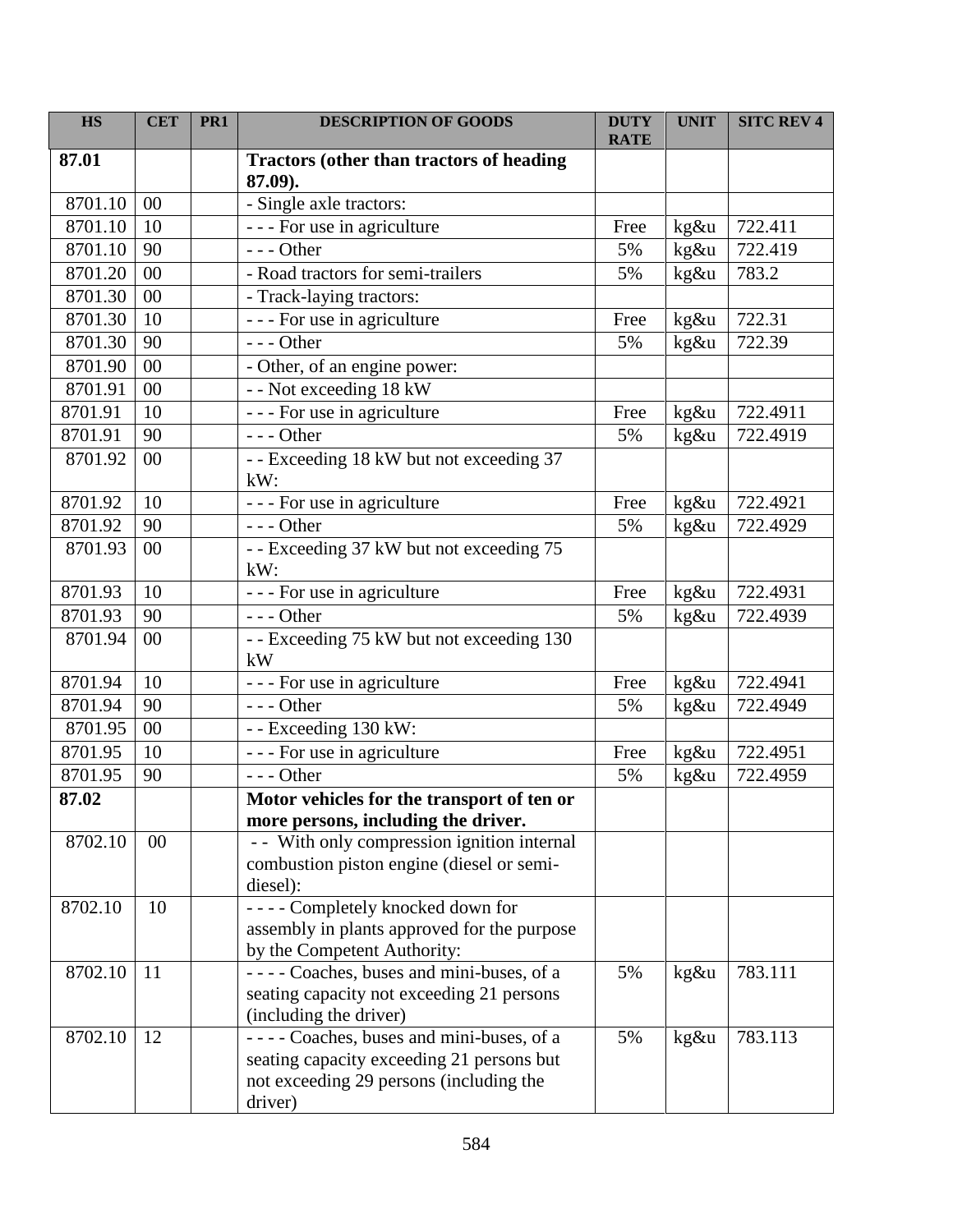| <b>HS</b> | <b>CET</b> | PR1 | <b>DESCRIPTION OF GOODS</b>                                                                                                                     | <b>DUTY</b><br><b>RATE</b> | <b>UNIT</b> | <b>SITC REV 4</b> |
|-----------|------------|-----|-------------------------------------------------------------------------------------------------------------------------------------------------|----------------------------|-------------|-------------------|
| 8702.10   | 13         |     | ---- Coaches, buses and mini-buses, of a<br>seating capacity exceeding 29 persons<br>(including the driver)                                     | 5%                         | kg&u        | 783.115           |
| 8702.10   | 19         |     | - - - - Other                                                                                                                                   | 5%                         | kg&u        | 783.119           |
| 8702.10   | 20         |     | - - Other:                                                                                                                                      |                            |             |                   |
| 8702.10   | 21         |     | ---- Coaches, buses and mini-buses, of a<br>seating capacity not exceeding 21 persons<br>(including the driver)                                 | 10%                        | kg&u        | 783.112           |
| 8702.10   | 22         |     | ---- Coaches, buses and mini-buses, of a<br>seating capacity exceeding 21 persons but<br>not exceeding 29 persons (including the<br>driver)     | 10%                        | kg&u        | 783.114           |
| 8702.10   | 23         |     | ---- Coaches, buses and mini-buses, of a<br>seating capacity exceeding 29 persons<br>(including the driver)                                     | 10%                        | kg&u        | 783.116           |
| 8702.10   | 29         |     | $--- Other$                                                                                                                                     | 10%                        | kg&u        | 783.119           |
| 8702.20   | 00         |     | - With both compression-ignition internal<br>combustion piston engine (diesel or<br>semidiesel) and electric motor as motors for<br>propulsion: |                            |             |                   |
| 8702.20   | 10         |     | - - Completely knocked down for assembly<br>in plants approved for the purpose by the<br><b>Competent Authority:</b>                            |                            |             |                   |
| 8702.20   | 11         |     | --- Coaches, buses and mini-buses, of a<br>seating capacity not exceeding 21 persons<br>(including the driver)                                  | 5%                         | kg&u        | 783.111           |
| 8702.20   | 12         |     | --- Coaches, buses and mini-buses, of a<br>seating capacity exceeding 21 persons but<br>not exceeding 29 persons (including the<br>driver)      | 5%                         | kg&u        | 783.113           |
| 8702.20   | 13         |     | --- Coaches, buses and mini-buses, of a<br>seating capacity exceeding 29 persons<br>(including the driver)                                      | 5%                         | kg&u        | 783.115           |
| 8702.20   | 19         |     | --- Other                                                                                                                                       | 5%                         | kg&u        | 783.119           |
| 8702.20   | 20         |     | - - Other:                                                                                                                                      |                            |             |                   |
| 8702.20   | 21         |     | --- Coaches, buses and mini-buses, of a<br>seating capacity not exceeding 21 persons<br>(including the driver)                                  | 10%                        | kg&u        | 783.112           |
| 8702.20   | 22         |     | --- Coaches, buses and mini-buses, of a<br>seating capacity exceeding 21 persons but<br>not exceeding 29 persons (including the<br>driver)      | 10%                        | kg&u        | 783.114           |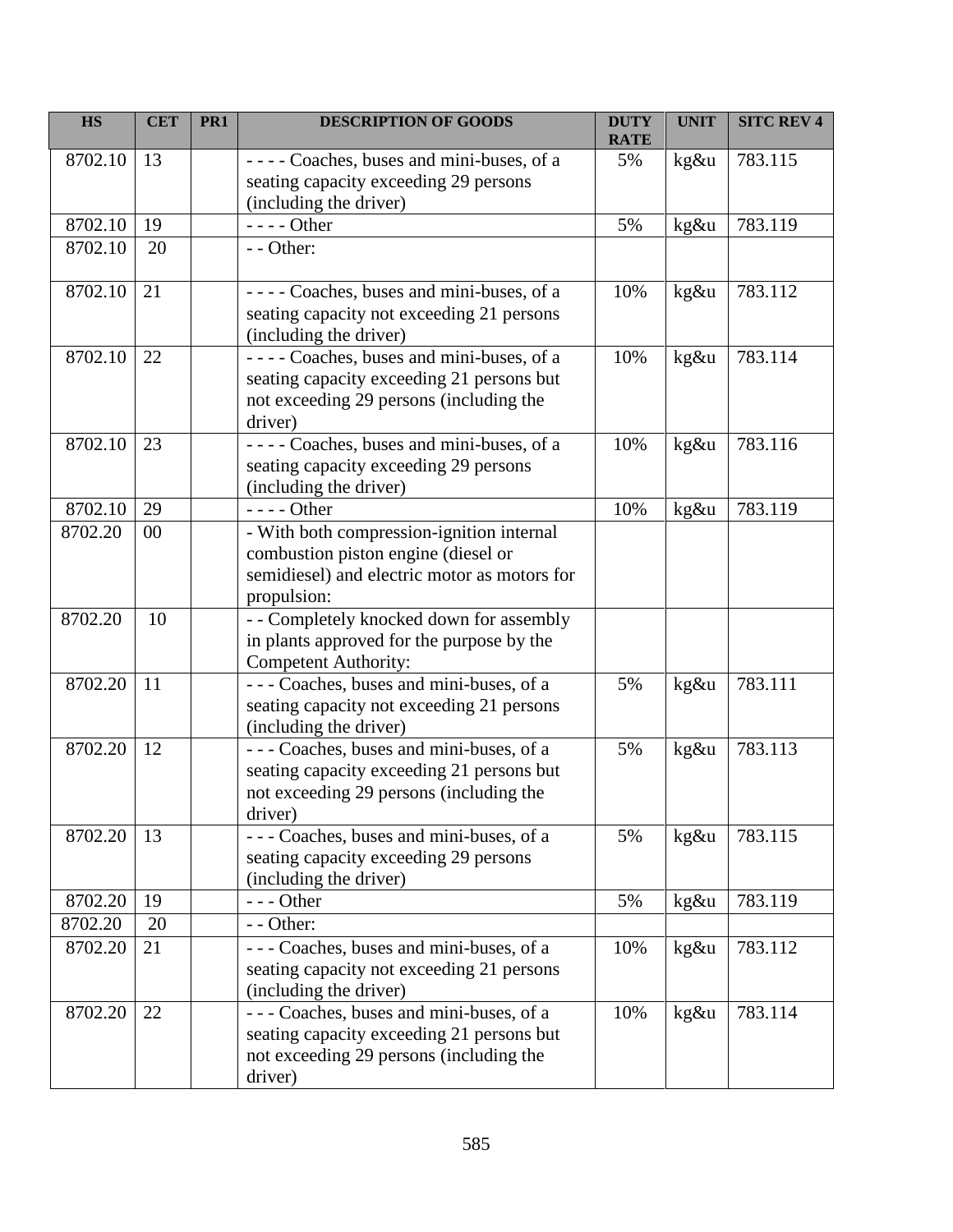| <b>HS</b> | <b>CET</b> | PR1 | <b>DESCRIPTION OF GOODS</b>                                                                                                                | <b>DUTY</b><br><b>RATE</b> | <b>UNIT</b> | <b>SITC REV 4</b> |
|-----------|------------|-----|--------------------------------------------------------------------------------------------------------------------------------------------|----------------------------|-------------|-------------------|
| 8702.20   | 23         |     | - - - Coaches, buses and mini-buses, of a<br>seating capacity exceeding 29 persons<br>(including the driver)                               | 10%                        | kg&u        | 783.116           |
| 8702.20   | 29         |     | --- Other                                                                                                                                  | 10%                        | kg&u        | 783.119           |
| 8702.30   | 00         |     | - With both spark-ignition internal<br>combustion reciprocating piston engine and<br>electric motor as motors for propulsion:              |                            |             |                   |
| 8702.30   | 10         |     | - - Completely knocked down for assembly<br>in plants approved for the purpose by the<br><b>Competent Authority:</b>                       |                            |             |                   |
| 8702.30   | 11         |     | --- Coaches, buses and mini-buses, of a<br>seating capacity not exceeding 21 persons<br>(including the driver)                             | 5%                         | kg&u        | 783.111           |
| 8702.30   | 12         |     | --- Coaches, buses and mini-buses, of a<br>seating capacity exceeding 21 persons but<br>not exceeding 29 persons (including the<br>driver) | 5%                         | kg&u        | 783.113           |
| 8702.30   | 13         |     | --- Coaches, buses and mini-buses, of a<br>seating capacity exceeding 29 persons<br>(including the driver)                                 | 5%                         | kg&u        | 783.115           |
| 8702.30   | 19         |     | $--$ Other                                                                                                                                 | 5%                         | kg&u        | 783.119           |
| 8702.30   | 20         |     | - - Other:                                                                                                                                 |                            |             |                   |
| 8702.30   | 21         |     | --- Coaches, buses and mini-buses, of a<br>seating capacity not exceeding 21 persons<br>(including the driver)                             | 10%                        | kg&u        | 783.112           |
| 8702.30   | 22         |     | --- Coaches, buses and mini-buses, of a<br>seating capacity exceeding 21 persons but<br>not exceeding 29 persons (including the<br>driver) | 10%                        | kg&u        | 783.114           |
| 8702.30   | 23         |     | --- Coaches, buses and mini-buses, of a<br>seating capacity exceeding 29 persons<br>(including the driver)                                 | 10%                        | kg&u        | 783.116           |
| 8702.30   | 29         |     | --- Other                                                                                                                                  | 10%                        | kg&u        | 783.119           |
| 8702.40   | $00\,$     |     | - With only electric motor for propulsion:                                                                                                 |                            |             |                   |
| 8702.40   | 10         |     | - - Completely knocked down for assembly<br>in plants approved for the purpose by the<br>Competent Authority:                              |                            |             |                   |
| 8702.40   | 11         |     | --- Coaches, buses and mini-buses, of a<br>seating capacity not exceeding 21 persons<br>(including the driver)                             | 5%                         | kg&u        | 783.111           |
| 8702.40   | 12         |     | --- Coaches, buses and mini-buses, of a<br>seating capacity exceeding 21 persons but                                                       | 5%                         | kg&u        | 783.113           |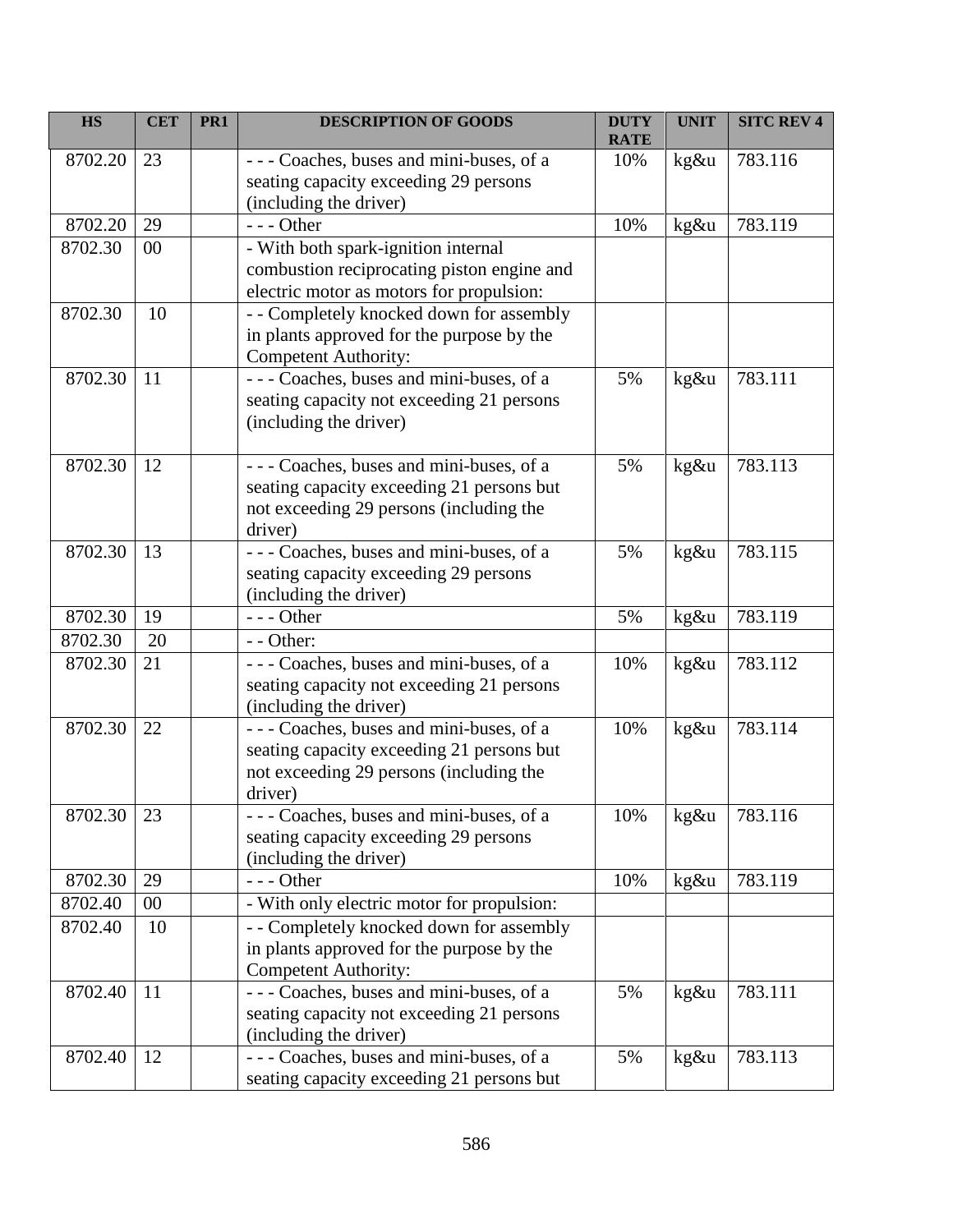| <b>HS</b> | <b>CET</b> | PR <sub>1</sub> | <b>DESCRIPTION OF GOODS</b>                                                                                                                | <b>DUTY</b><br><b>RATE</b> | <b>UNIT</b> | <b>SITC REV 4</b> |
|-----------|------------|-----------------|--------------------------------------------------------------------------------------------------------------------------------------------|----------------------------|-------------|-------------------|
|           |            |                 | not exceeding 29 persons (including the<br>driver)                                                                                         |                            |             |                   |
| 8702.40   | 13         |                 | --- Coaches, buses and mini-buses, of a<br>seating capacity exceeding 29 persons<br>(including the driver)                                 | 5%                         | kg&u        | 783.115           |
| 8702.40   | 19         |                 | --- Other                                                                                                                                  | 5%                         | kg&u        | 783.119           |
| 8702.40   | 20         |                 | $-$ - Other:                                                                                                                               |                            |             |                   |
| 8702.40   | 21         |                 | --- Coaches, buses and mini-buses, of a<br>seating capacity not exceeding 21 persons<br>(including the driver)                             | 10%                        | kg&u        | 783.112           |
| 8702.40   | 22         |                 | --- Coaches, buses and mini-buses, of a<br>seating capacity exceeding 21 persons but<br>not exceeding 29 persons (including the<br>driver) | 10%                        | kg&u        | 783.114           |
| 8702.40   | 23         |                 | --- Coaches, buses and mini-buses, of a<br>seating capacity exceeding 29 persons<br>(including the driver)                                 | 10%                        | kg&u        | 783.116           |
| 8702.40   | 29         |                 | $--$ Other                                                                                                                                 | 10%                        | kg&u        | 783.119           |
| 8702.90   | 00         |                 | - Other:                                                                                                                                   |                            |             |                   |
| 8702.90   | 10         |                 | - - Completely knocked down for assembly<br>in plants approved for the purpose by the<br><b>Competent Authority:</b>                       |                            |             |                   |
| 8702.90   | 11         |                 | ---Coaches, buses and mini-buses, of a<br>seating capacity not exceeding 21 persons<br>(including the driver)                              | 5%                         | kg&u        | 783.111           |
| 8702.90   | 12         |                 | --- Coaches, buses and mini-buses, of a<br>seating capacity exceeding 21 persons but<br>not exceeding 29 persons (including the<br>driver) | 5%                         | kg&u        | 783.113           |
| 8702.90   | 13         |                 | --- Coaches, buses and mini-buses, of a<br>seating capacity exceeding 29 persons<br>(including the driver)                                 | 5%                         | kg&u        | 783.115           |
| 8702.90   | 19         |                 | --- Other                                                                                                                                  | 5%                         | kg&u        | 783.119           |
| 8702.90   | 20         |                 | - - Other:                                                                                                                                 |                            |             |                   |
| 8702.90   | 21         |                 | --- Coaches, buses and mini-buses, of a<br>seating capacity not exceeding 21 persons<br>(including the driver)                             | 10%                        | kg&u        | 783.112           |
| 8702.90   | 22         |                 | --- Coaches, buses and mini-buses, of a<br>seating capacity exceeding 21 persons but<br>not exceeding 29 persons (including the<br>driver) | 10%                        | kg&u        | 783.114           |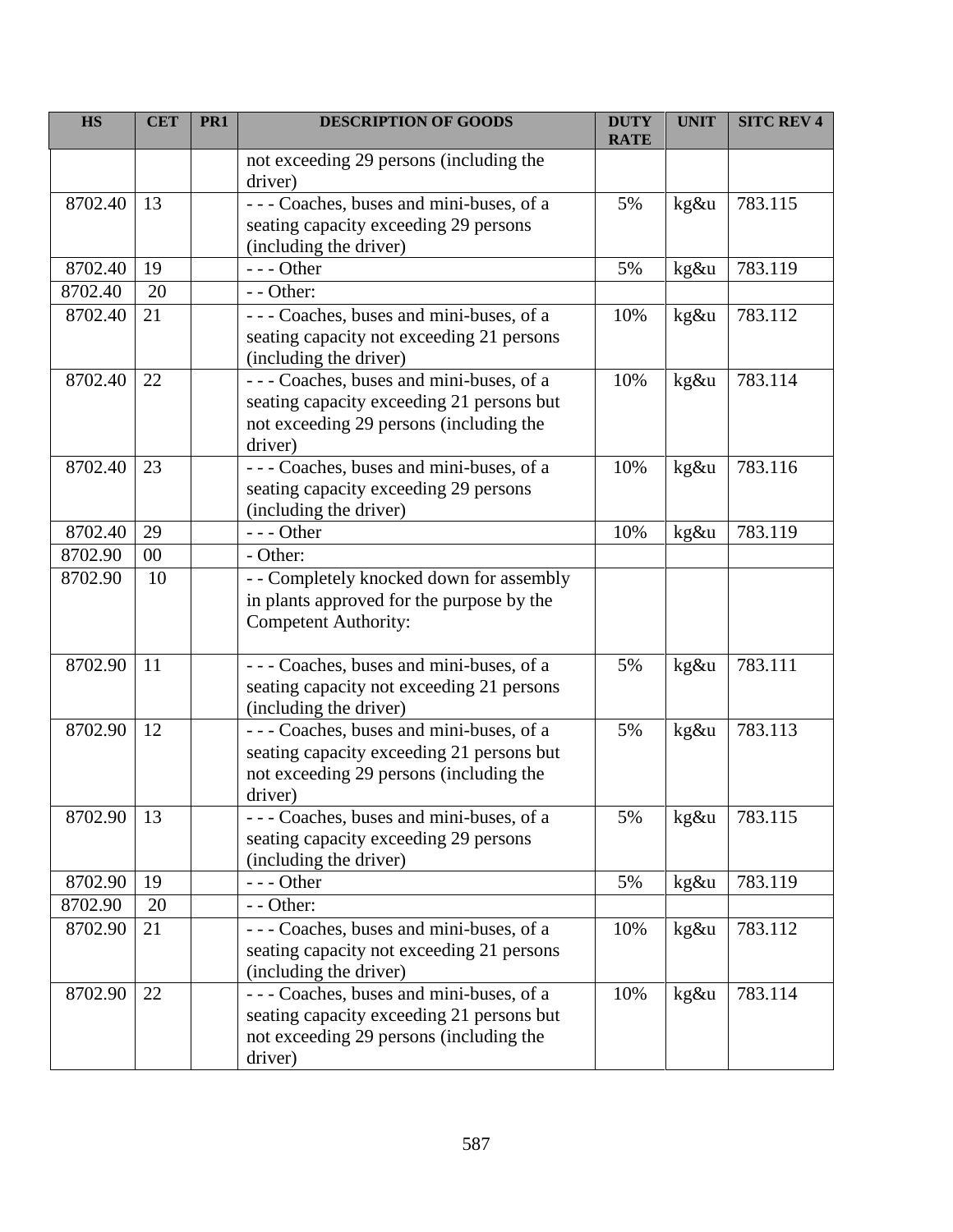| <b>HS</b> | <b>CET</b> | PR <sub>1</sub> | <b>DESCRIPTION OF GOODS</b>                                                                                                                                                      | <b>DUTY</b><br><b>RATE</b> | <b>UNIT</b> | <b>SITC REV 4</b> |
|-----------|------------|-----------------|----------------------------------------------------------------------------------------------------------------------------------------------------------------------------------|----------------------------|-------------|-------------------|
| 8702.90   | 23         |                 | - - - Coaches, buses and mini-buses, of a<br>seating capacity exceeding 29 persons<br>(including the driver)                                                                     | 10%                        | kg&u        | 783.116           |
| 8702.90   | 29         |                 | $--$ Other                                                                                                                                                                       | 10%                        | kg&u        | 783.119           |
| 87.03     |            |                 | Motor cars and other motor vehicles<br>principally designed for the transport of<br>persons (other than those of heading<br>87.02), including station wagons and<br>racing cars. |                            |             |                   |
| 8703.10   | 00         |                 | - Vehicles specially designed for travelling<br>on snow; golf cars and similar vehicles                                                                                          | 20%                        | kg&u        | 781.1             |
| 8703.20   | 00         |                 | - Other vehicles, with only spark-ignition<br>internal combustion reciprocating piston<br>engine:                                                                                |                            |             |                   |
| 8703.21   | 00         |                 | - - Of a cylinder capacity not exceeding<br>$1,000$ cc:                                                                                                                          |                            |             |                   |
| 8703.21   | 10         |                 | --- Completely knocked down for assembly<br>in plants approved for the purpose by the<br><b>Competent Authority</b>                                                              | 5%                         | kg&u        | 781.211           |
| 8703.21   | 20         |                 | New motor vehicles and used motor vehicles<br>manufactured less than five years                                                                                                  | 20%                        | kg&u        | 781.211           |
| 8703.21   | 90         |                 | $--$ Other                                                                                                                                                                       | 40%                        | kg&u        | 781.219           |
| 8703.22   | 00         |                 | - - Of a cylinder capacity exceeding 1,000 cc<br>but not exceeding 1,500 cc:                                                                                                     |                            |             |                   |
| 8703.22   | 10         |                 | --- Completely knocked down for assembly<br>in plants approved for the purpose by the<br><b>Competent Authority</b>                                                              | 5%                         | kg&u        | 781.221           |
| 8703.22   | 20         |                 | New motor vehicles and used motor vehicles<br>manufactured less than five years                                                                                                  | 20%                        | kg&u        | 781.221           |
| 8703.22   | 90         |                 | $--$ Other                                                                                                                                                                       | 40%                        | kg&u        | 781.229           |
| 8703.23   | 00         |                 | - - Of a cylinder capacity exceeding 1,500 cc<br>but not exceeding 3,000 cc:                                                                                                     |                            |             |                   |
| 8703.23   | 10         |                 | --- Completely knocked down for assembly<br>in plants approved for the purpose by the<br><b>Competent Authority</b>                                                              | 5%                         | kg&u        | 781.231           |
| 8703.23   | 20         |                 | - - - Other, of a cylinder capacity exceeding<br>1,500 cc but not exceeding 1,599 cc:                                                                                            |                            | kg&u        | 781.231           |
| 8703.23   | 20         | 10              | New motor vehicles and used motor vehicles<br>manufactured less than five years                                                                                                  | 20%                        | kg&u        | 781.232           |
| 8703.23   | 20         | 90              | $--$ Other                                                                                                                                                                       | 40%                        | kg&u        | 781.232           |
| 8703.23   | 30         |                 | - - - Other, of a cylinder capacity exceeding<br>1,599 cc but not exceeding 1,800 cc                                                                                             | 40%                        | kg&u        | 781.233           |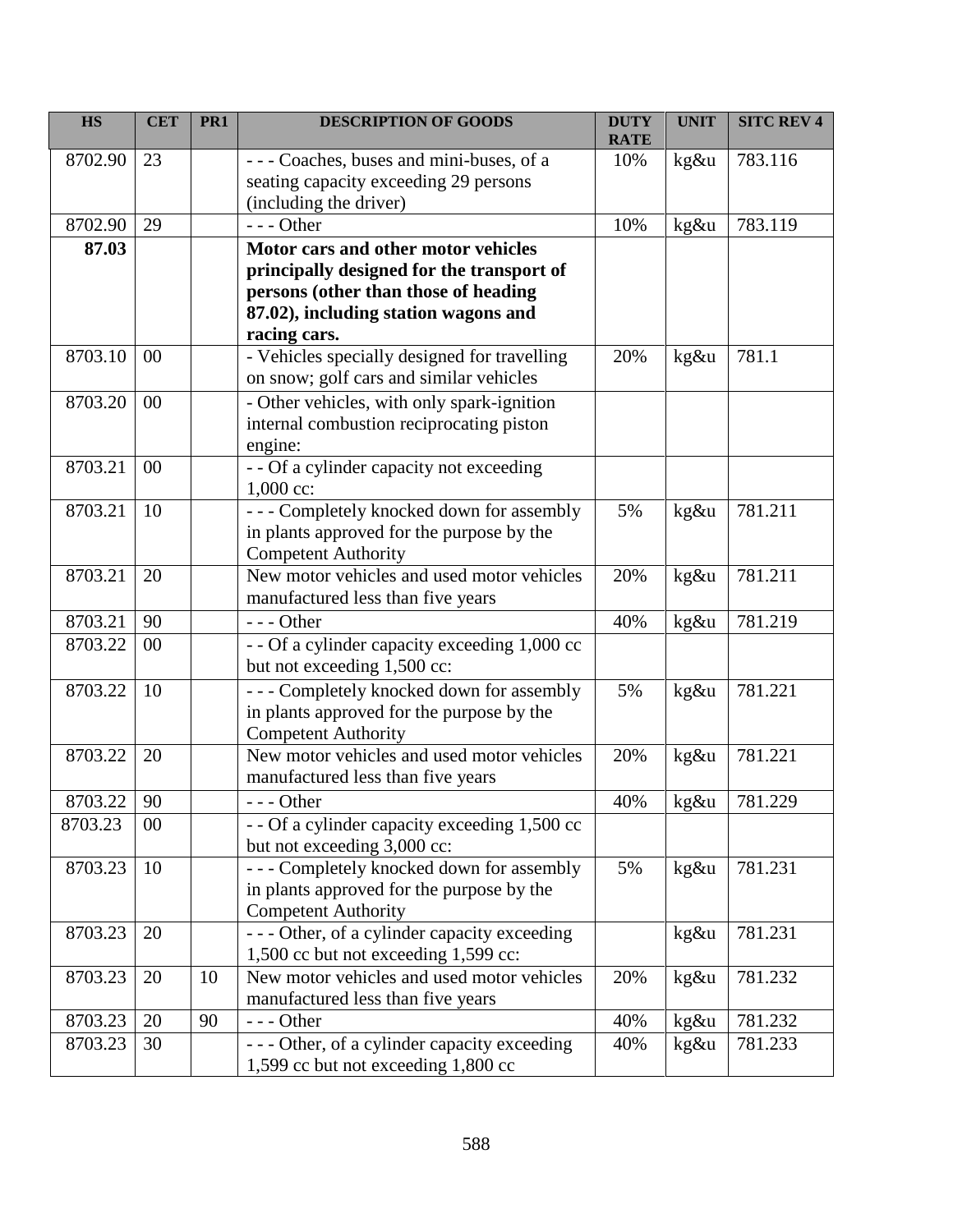| <b>HS</b> | <b>CET</b> | PR <sub>1</sub> | <b>DESCRIPTION OF GOODS</b>                                                                                         | <b>DUTY</b><br><b>RATE</b> | <b>UNIT</b> | <b>SITC REV 4</b> |
|-----------|------------|-----------------|---------------------------------------------------------------------------------------------------------------------|----------------------------|-------------|-------------------|
| 8703.23   | 40         |                 | - - - Other, of a cylinder capacity exceeding<br>1,800 cc but not exceeding 2,000 cc                                | 40%                        | $kg\&u$     | 781.234           |
| 8703.23   | 50         |                 | --- Other, of a cylinder capacity exceeding<br>2,000 cc but not exceeding 2,500 cc                                  | 40%                        | kg&u        | 781.2341          |
| 8703.23   | 60         |                 | --- Other, of a cylinder capacity exceeding<br>2,500 cc but not exceeding 3,000 cc                                  | 40%                        | kg&u        | 781.2349          |
| 8703.24   | 00         |                 | - - Of a cylinder capacity exceeding 3,000<br>cc:                                                                   |                            |             |                   |
| 8703.24   | 10         |                 | --- Completely knocked down for assembly<br>in plants approved for the purpose by the<br><b>Competent Authority</b> | 5%                         | kg&u        | 781.241           |
| 8703.24   | 90         |                 | $--$ Other                                                                                                          | 40%                        | kg&u        | 781.249           |
| 8703.30   | 00         |                 | - Other vehicles, with only compression-<br>ignition internal combustion piston engine<br>(diesel or semi-diesel):  |                            |             |                   |
| 8703.31   | 00         |                 | - - Of a cylinder capacity not exceeding<br>1,500 cc:                                                               |                            |             |                   |
| 8703.31   | 10         |                 | --- Completely knocked down for assembly<br>in plants approved for the purpose by the<br><b>Competent Authority</b> | 5%                         | kg&u        | 781.251           |
| 8703.31   | 20         |                 | New motor vehicles and used motor vehicles<br>manufactured less than five years                                     | 20%                        | kg&u        | 781.259           |
| 8703.31   | 90         |                 | $--$ Other                                                                                                          | 40%                        | kg&u        | 781.259           |
| 8703.32   | 00         |                 | - - Of a cylinder capacity exceeding 1,500 cc<br>but not exceeding 2,500 cc:                                        |                            |             |                   |
| 8703.32   | 10         |                 | --- Completely knocked down for assembly<br>in plants approved for the purpose by the<br><b>Competent Authority</b> | 5%                         | kg&u        | 781.261           |
| 8703.32   | 20         |                 | $-$ - Other:                                                                                                        |                            |             |                   |
| 8703.32   | 21         |                 | --- Of a cylinder capacity exceeding<br>1,500cc but not exceeding 1,599cc:                                          |                            |             |                   |
| 8703.32   | 21         | 10              | New motor vehicles and used motor vehicles<br>manufactured less than five years                                     | 20%                        | kg&u        | 781.262           |
| 8703.32   | 21         | 90              | $--$ Other                                                                                                          | 40%                        | kg&u        | 781.262           |
| 8703.32   | 22         |                 | - - - Of a cylinder capacity exceeding<br>1,599cc but not exceeding 1,800cc                                         | 40%                        | kg&u        | 781.263           |
| 8703.32   | 23         |                 | - - - Of a cylinder capacity exceeding<br>1,800cc but not exceeding 2,000cc                                         | 40%                        | kg&u        | 781.264           |
| 8703.32   | 24         |                 | --- Of a cylinder capacity exceeding<br>2,000cc but not exceeding 2,500cc                                           | 40%                        | kg&u        | 781.2626          |
| 8703.33   | 00         |                 | - - - Other, of a cylinder capacity exceeding<br>2,500cc:                                                           |                            |             |                   |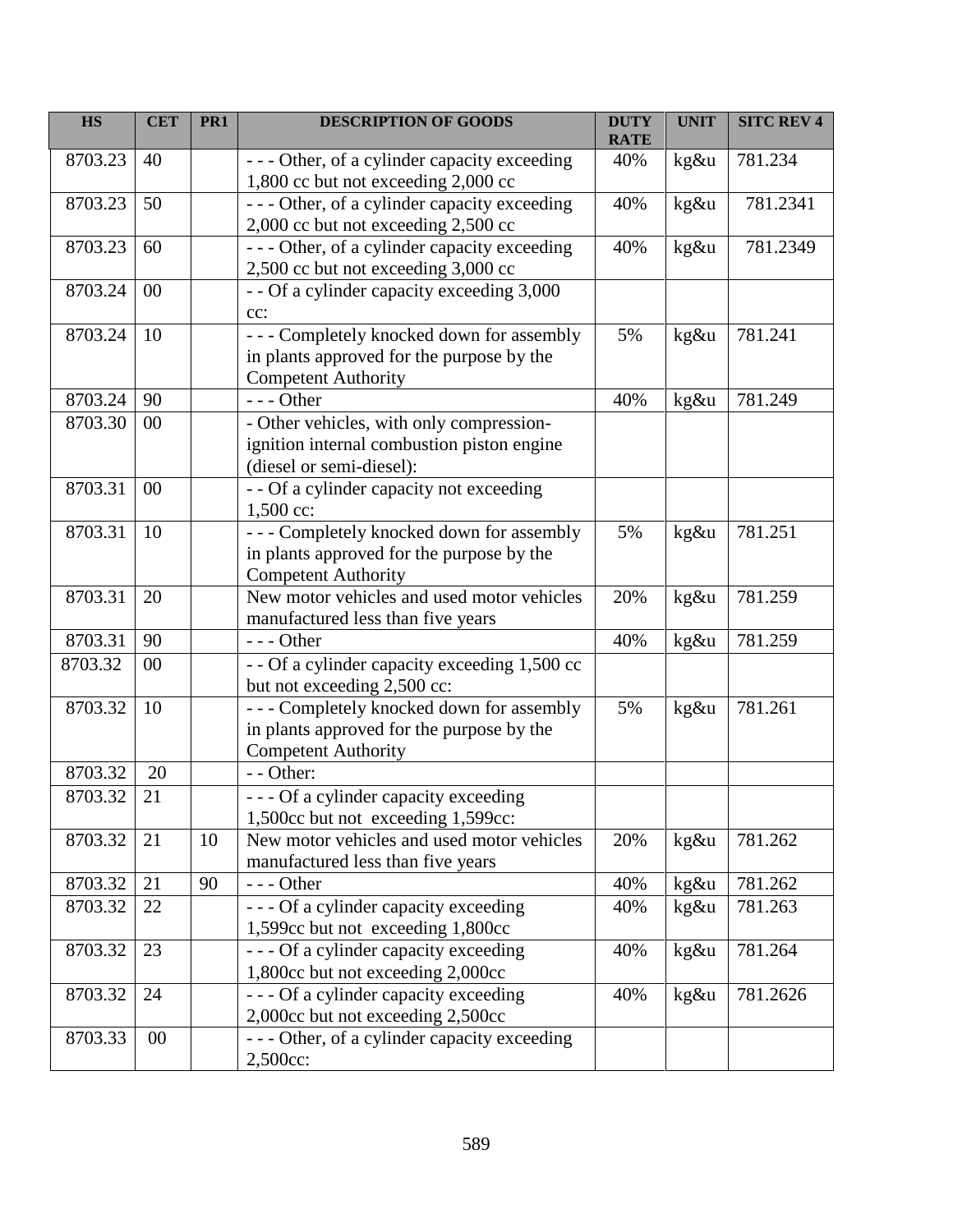| <b>HS</b> | <b>CET</b> | PR1 | <b>DESCRIPTION OF GOODS</b>                                                                                                                                                                                                                                        | <b>DUTY</b><br><b>RATE</b> | <b>UNIT</b> | <b>SITC REV 4</b> |
|-----------|------------|-----|--------------------------------------------------------------------------------------------------------------------------------------------------------------------------------------------------------------------------------------------------------------------|----------------------------|-------------|-------------------|
| 8703.33   | 10         |     | --- Completely knocked down for assembly<br>in plants approved for the purpose by the<br><b>Competent Authority</b>                                                                                                                                                | 5%                         | kg&u        | 781.271           |
| 8703.33   | 90         |     | $--$ Other                                                                                                                                                                                                                                                         | 40%                        | kg&u        | 781.279           |
| 8703.40   | 00         |     | - Other vehicles, with both spark-ignition<br>internal combustion reciprocating piston<br>engine and electric motor as motors for<br>propulsion, other than those capable of being<br>charged by plugging to external source of<br>electric power                  | 40%                        | kg&u        | 781.281           |
| 8703.50   | 00         |     | - Other vehicles, with both compression-<br>ignition internal combustion piston engine<br>(diesel or semi-diesel) and electric motor as<br>motors for propulsion, other than those<br>capable of being charged by plugging to<br>external source of electric power | 40%                        | kg&u        | 781.282           |
| 8703.60   | 00         |     | Other vehicles, with both spark-ignition<br>internal combustion reciprocating piston<br>engine and electric motor as motors for<br>propulsion, capable of being charged by<br>plugging to external source of electric power                                        | 40%                        | kg&u        | 781.283           |
| 8703.70   | 00         |     | - Other vehicles, with both compression-<br>ignition internal combustion piston engine<br>(diesel or semi-diesel) and electric motor as<br>motors for propulsion, capable of being<br>charged by plugging to external source of<br>electric power                  | 40%                        | kg&u        | 781.284           |
| 8703.80   | 00         |     | - Other vehicles, with only electric motor for<br>propulsion                                                                                                                                                                                                       | 40%                        | kg&u        | 781.285           |
| 8703.90   | 00         |     | - Other                                                                                                                                                                                                                                                            | 40%                        | kg&u        | 781.29            |
| 87.04     |            |     | Motor vehicles for the transport of goods.                                                                                                                                                                                                                         |                            |             |                   |
| 8704.10   | 00         |     | - Dumpers designed for off-highway use                                                                                                                                                                                                                             | 10%                        | kg&u        | 782.11            |
| 8704.20   | 00         |     | - Other, with compression-ignition internal<br>combustion piston engine (diesel or semi-<br>diesel):                                                                                                                                                               |                            |             |                   |
| 8704.21   | 00         |     | - - g.v.w not exceeding 5 tonnes:                                                                                                                                                                                                                                  |                            |             |                   |
| 8704.21   | 10         |     | --- Completely knocked down for assembly<br>in plants approved for the purpose by the<br><b>Competent Authority</b>                                                                                                                                                | 5%                         | kg&u        | 782.191           |
| 8704.21   | 90         |     | --- Other                                                                                                                                                                                                                                                          | 10%                        | kg&u        | 782.192           |
| 8704,22   | $00\,$     |     | - - g.v.w exceeding 5 tonnes but not<br>exceeding 20 tonnes:                                                                                                                                                                                                       |                            |             |                   |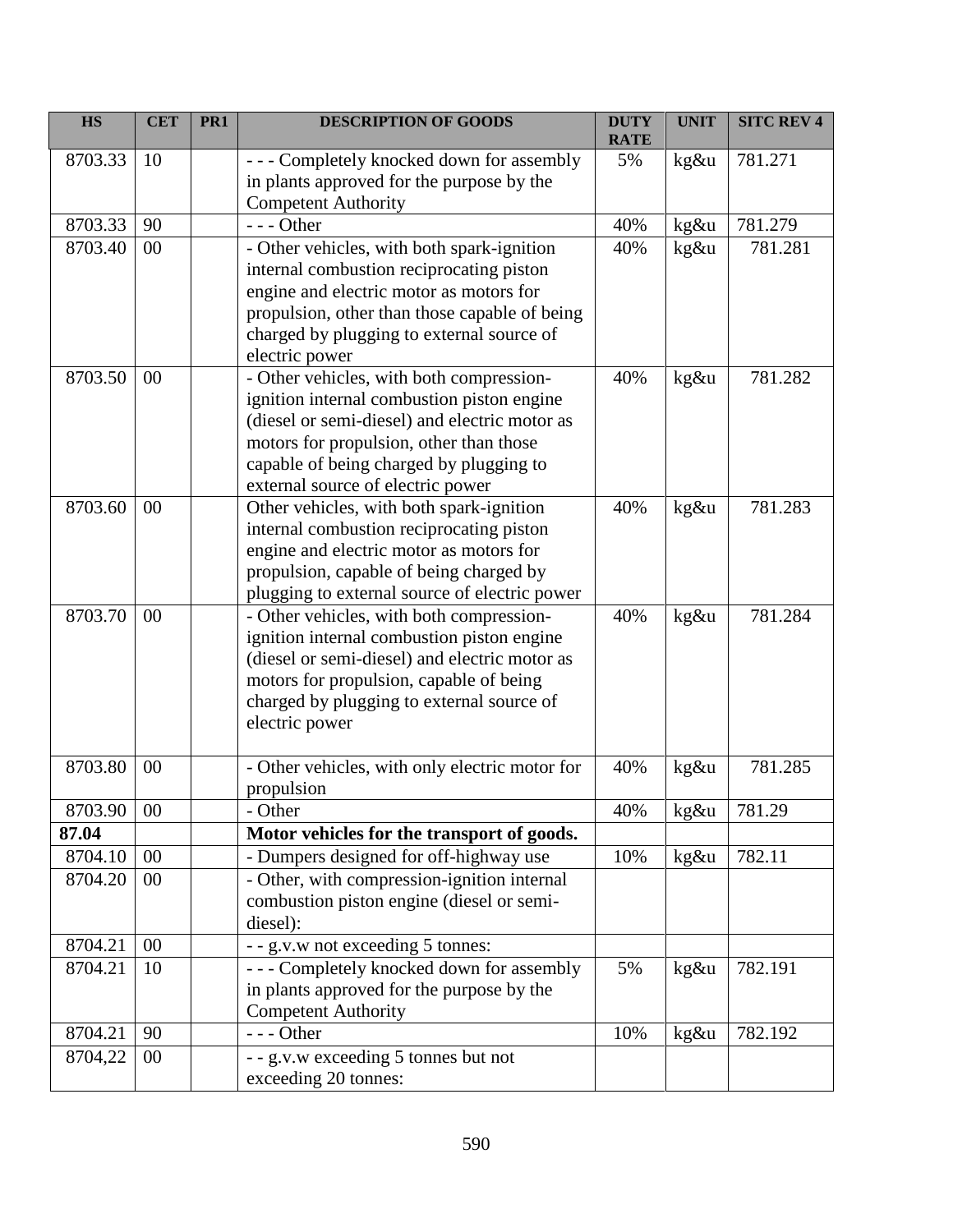| <b>HS</b> | <b>CET</b>        | PR <sub>1</sub> | <b>DESCRIPTION OF GOODS</b>                                                                                                                                                                                                                                                                                            | <b>DUTY</b><br><b>RATE</b> | <b>UNIT</b> | <b>SITC REV 4</b> |
|-----------|-------------------|-----------------|------------------------------------------------------------------------------------------------------------------------------------------------------------------------------------------------------------------------------------------------------------------------------------------------------------------------|----------------------------|-------------|-------------------|
| 8704.22   | 10                |                 | --- Completely knocked down for assembly<br>in plants approved for the purpose by the<br><b>Competent Authority</b>                                                                                                                                                                                                    | 5%                         | kg&u        | 782.193           |
| 8704.22   | 90                |                 | $--$ Other                                                                                                                                                                                                                                                                                                             | 10%                        | kg&u        | 782.194           |
| 8704.23   | 00                |                 | - - g.v.w exceeding 20 tonnes:                                                                                                                                                                                                                                                                                         |                            |             |                   |
| 8704.23   | 10                |                 | --- Completely knocked down for assembly<br>in plants approved for the purpose by the<br><b>Competent Authority</b>                                                                                                                                                                                                    | 5%                         | kg&u        | 782.195           |
| 8704.23   | 90                |                 | $--$ Other                                                                                                                                                                                                                                                                                                             | 10%                        | kg&u        | 782.196           |
| 8704.30   | 00                |                 | - Other, with spark-ignition internal<br>combustion piston engine:                                                                                                                                                                                                                                                     |                            |             |                   |
| 8704.31   | 00                |                 | - - g.v.w not exceeding 5 tonnes:                                                                                                                                                                                                                                                                                      |                            |             |                   |
| 8704.31   | 10                |                 | --- Completely knocked down for assembly<br>in plants approved for the purpose by the<br><b>Competent Authority</b>                                                                                                                                                                                                    | 5%                         | kg&u        | 782.197           |
| 8704.31   | 90                |                 | $--$ Other                                                                                                                                                                                                                                                                                                             | 10%                        | kg&u        | 782.198           |
| 8704.32   | 00                |                 | - - g.v.w exceeding 5 tonnes:                                                                                                                                                                                                                                                                                          |                            |             |                   |
| 8704.32   | 10                |                 | --- Completely knocked down for assembly<br>in plants approved for the purpose by the<br><b>Competent Authority</b>                                                                                                                                                                                                    | 5%                         | kg&u        | 782.1991          |
| 8704.32   | 90                |                 | $--$ Other                                                                                                                                                                                                                                                                                                             | 10%                        | kg&u        | 782.1992          |
| 8704.90   | 00                |                 | - Other                                                                                                                                                                                                                                                                                                                | 10%                        | kg&u        | 782.1999          |
| 87.05     |                   |                 | Special purpose motor vehicles, other than<br>those principally designed for the<br>transport of persons or goods (for<br>example, breakdown lorries, crane lorries,<br>fire fighting vehicles, concrete-mixer<br>lorries, road sweeper lorries, spraying<br>lorries, mobile workshops, mobile<br>radiological units). |                            |             |                   |
| 8705.10   | 00                |                 | - Crane lorries                                                                                                                                                                                                                                                                                                        | 5%                         | kg&u        | 782.21            |
| 8705.20   | 00                |                 | - Mobile drilling derricks                                                                                                                                                                                                                                                                                             | 5%                         | kg&u        | 782.23            |
| 8705.30   | 00                |                 | - Fire fighting vehicles                                                                                                                                                                                                                                                                                               | Free                       | kg&u        | 782.25            |
| 8705.40   | 00                |                 | - Concrete-mixer lorries                                                                                                                                                                                                                                                                                               | 5%                         | kg&u        | 782.27            |
| 8705.90   | 00                |                 | - Other                                                                                                                                                                                                                                                                                                                | 5%                         | kg&u        | 782.29            |
| 8706.00   | $\boldsymbol{00}$ |                 | Chassis fitted with engines for the motor<br>vehicles of headings 87.01 to 87.05.                                                                                                                                                                                                                                      |                            |             |                   |
| 8706.00   | 10                |                 | --- For the assembly of coaches and buses                                                                                                                                                                                                                                                                              | 5%                         | kg&u        | 784.11            |
| 8706.00   | 20                |                 | - - - For the motor vehicles of heading 87.01,<br>87.04 or 87.05                                                                                                                                                                                                                                                       | 5%                         | kg&u        | 784.12            |
| 8706.00   | 90                |                 | $--$ Other                                                                                                                                                                                                                                                                                                             | 20%                        | kg&u        | 784.19            |
| 87.07     |                   |                 | Bodies (including cabs), for the motor<br>vehicles of headings 87.01 to 87.05.                                                                                                                                                                                                                                         |                            |             |                   |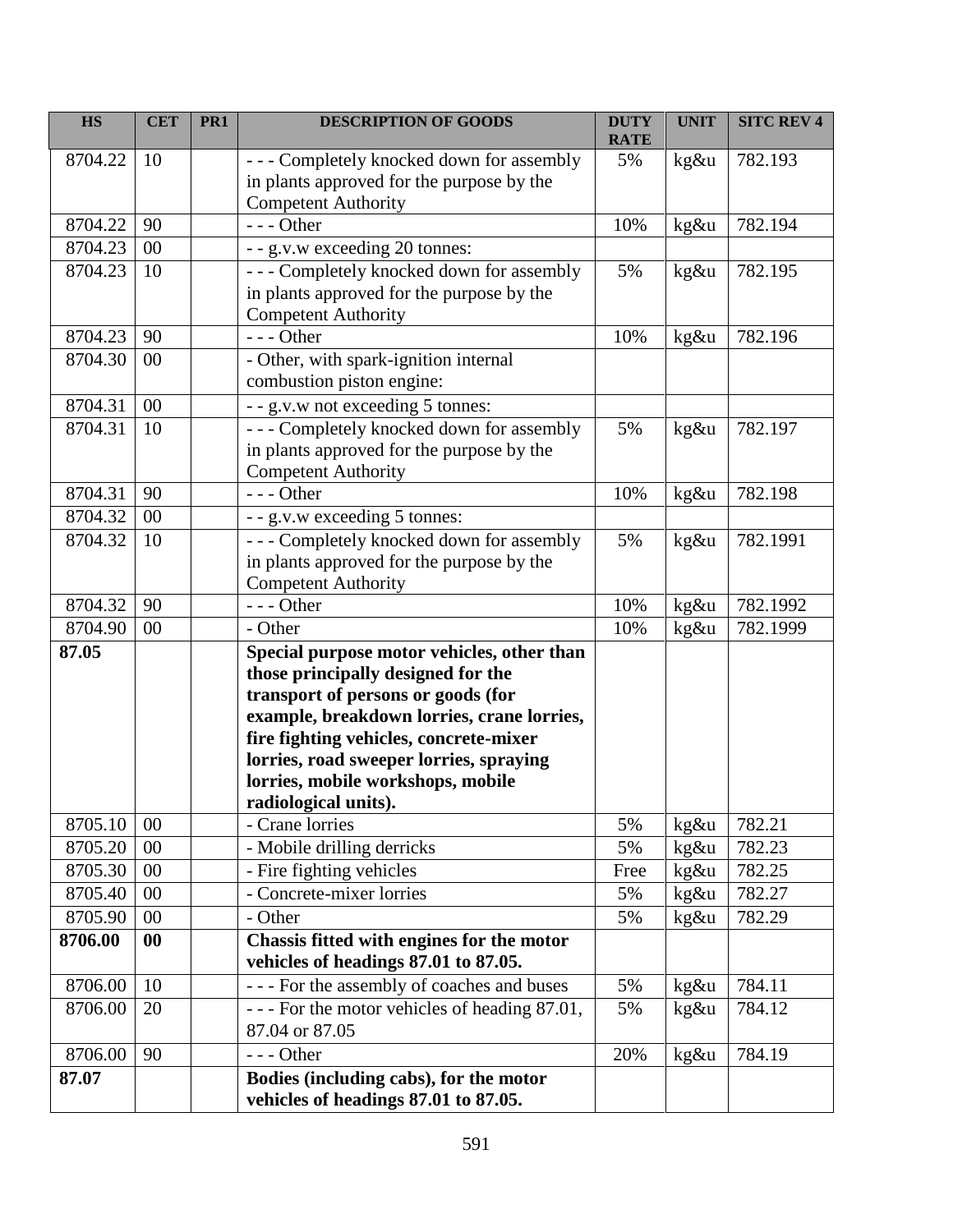| <b>HS</b> | <b>CET</b> | PR <sub>1</sub> | <b>DESCRIPTION OF GOODS</b>                                                                  | <b>DUTY</b><br><b>RATE</b> | <b>UNIT</b> | <b>SITC REV 4</b> |
|-----------|------------|-----------------|----------------------------------------------------------------------------------------------|----------------------------|-------------|-------------------|
| 8707.10   | 00         |                 | - For the vehicles of heading 87.03                                                          | 5%                         | kg&u        | 784.21            |
| 8707.90   | 00         |                 | - Other:                                                                                     |                            |             |                   |
| 8707.90   | 10         |                 | --- For coaches and bus bodies                                                               | 5%                         | kg&u        | 784.251           |
| 8707.90   | 90         |                 | $--$ Other                                                                                   | 5%                         | kg&u        | 784.259           |
| 87.08     |            |                 | Parts and accessories of the motor vehicles<br>of headings 87.01 to 87.05.                   |                            |             |                   |
| 8708.10   | 00         |                 | - Bumpers and parts thereof                                                                  | 30%                        | kg          | 784.31            |
| 8708.20   | 00         |                 | - Other parts and accessories of bodies<br>(including cabs):                                 |                            |             |                   |
| 8708.21   | 00         |                 | - - Safety seat belts                                                                        | 30%                        | kg          | 784.321           |
| 8708.29   | 00         |                 | - - Other                                                                                    | 30%                        | kg          | 784.329           |
| 8708.30   | 00         |                 | - - Mounted brake linings:                                                                   |                            |             |                   |
| 8708.30   | 10         |                 | - - Brakes, servo-brakes and parts thereof                                                   |                            |             |                   |
| 8708.30   | 11         |                 | - - - For tractors (mounted brake linings                                                    | 5%                         | kg          | 784.331           |
| 8708.30   | 19         |                 | --- Other (mounted brake lining for other<br>vehicles)                                       | 30%                        | kg          | 784.332           |
| 8708.30   | 91         |                 | - - - For tractors                                                                           | 5%                         | kg          | 784.333           |
| 8708.30   | 99         |                 | --- Other vehicles                                                                           | 30%                        | kg          | 784.339           |
| 8708.40   | 00         |                 | - Gear boxes and parts thereof:                                                              |                            |             |                   |
| 8708.40   | 10         |                 | --- For tractors                                                                             | 5%                         | kg          | 784.341           |
| 8708.40   | 90         |                 | $--$ Other                                                                                   | 30%                        | kg          | 784.349           |
| 8708.50   | 00         |                 | - Drive-axles with differential, whether or                                                  |                            |             |                   |
|           |            |                 | not provided with other transmission<br>components, and non-driving axles; parts<br>thereof: |                            |             |                   |
| 8708.50   | 10         |                 | - - - For tractors                                                                           | 5%                         | kg          | 784.351           |
| 8708.50   | 90         |                 | $--$ Other                                                                                   | 30%                        | kg          | 784.359           |
| 8708.70   | 00         |                 | - Road wheels and parts and accessories<br>thereof:                                          |                            |             |                   |
| 8708.70   | 10         |                 | --- For tractors                                                                             | 5%                         | kg          | 784.391           |
| 8708.70   | 90         |                 | --- Other                                                                                    | 30%                        | kg          | 784.392           |
| 8708.80   | 00         |                 | - Suspension systems and parts thereof<br>(including shock-absorbers):                       |                            |             |                   |
| 8708.80   | 10         |                 | $\overline{-}$ - For tractors                                                                | 5%                         | kg          | 784.393           |
| 8708.80   | 90         |                 | --- Other                                                                                    | 30%                        | kg          | 784.394           |
| 8708.90   | 00         |                 | - Other parts and accessories:                                                               |                            |             |                   |
| 8708.91   | $00\,$     |                 | - - Radiators and parts thereof:                                                             |                            |             |                   |
| 8708.91   | 10         |                 | --- For tractors                                                                             | 5%                         | kg          | 784.395           |
| 8708.91   | 90         |                 | --- Other                                                                                    | 30%                        | kg          | 784.396           |
| 8708.92   | 00         |                 | - - Silencers (mufflers) and exhaust pipes;<br>parts thereof:                                |                            |             |                   |
| 8708.92   | 10         |                 | --- For tractors                                                                             | 5%                         | kg          | 784.397           |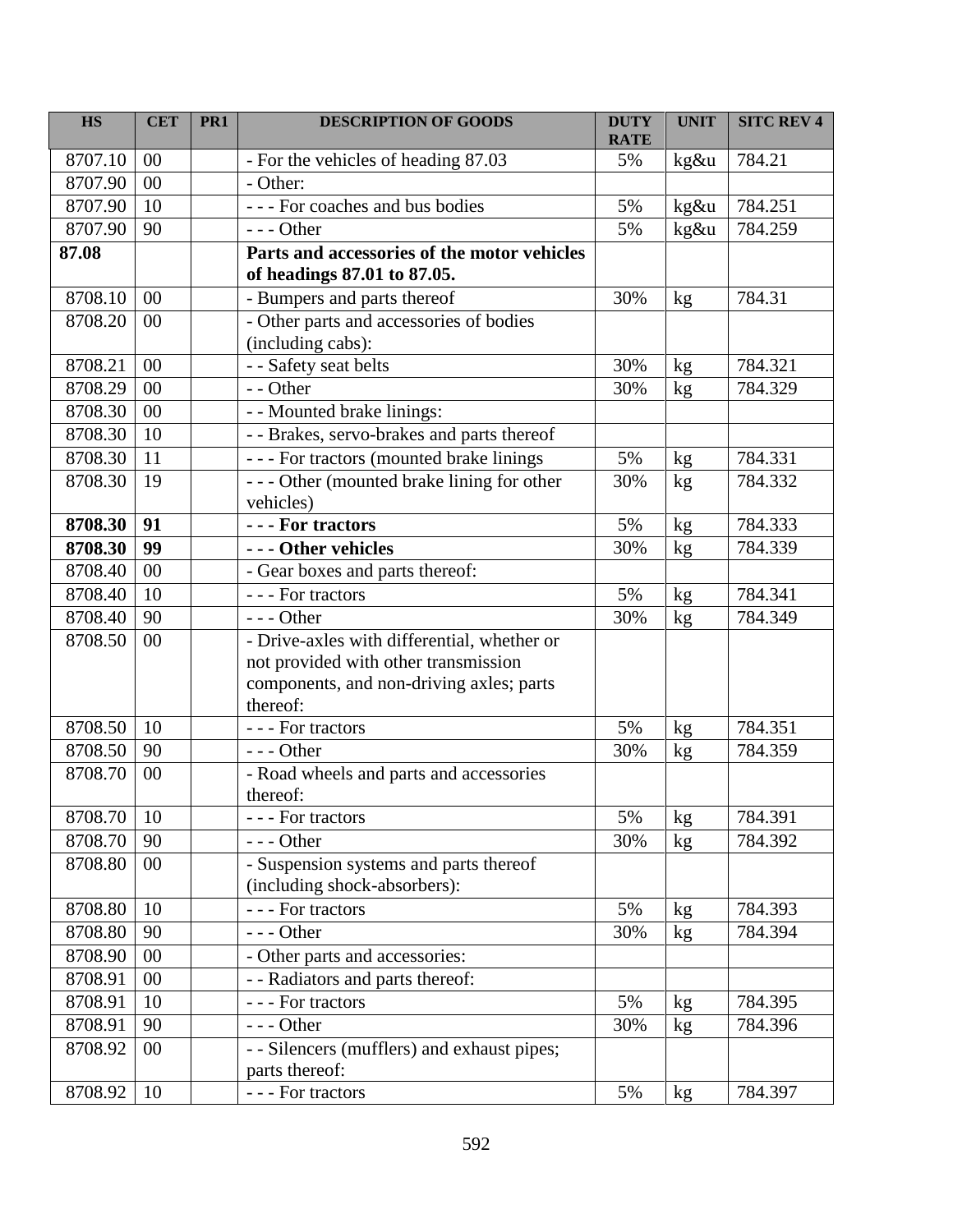| <b>HS</b> | <b>CET</b> | PR <sub>1</sub> | <b>DESCRIPTION OF GOODS</b>                                                             | <b>DUTY</b><br><b>RATE</b> | <b>UNIT</b> | <b>SITC REV 4</b> |
|-----------|------------|-----------------|-----------------------------------------------------------------------------------------|----------------------------|-------------|-------------------|
| 8708.92   | 90         |                 | $--$ Other                                                                              | 30%                        | kg          | 784.398           |
| 8708.93   | 00         |                 | - - Clutches and parts thereof:                                                         |                            |             |                   |
| 8708.93   | 10         |                 | - - - For tractors                                                                      | 5%                         | kg          | 784.3991          |
| 8708.93   | 90         |                 | $--$ Other                                                                              | 30%                        | kg          | 784.3992          |
| 8708.94   | 00         |                 | - - Steering wheels, steering columns and                                               |                            |             |                   |
|           |            |                 | steering boxes; parts thereof:                                                          |                            |             |                   |
| 8708.94   | 10         |                 | --- For tractors                                                                        | 5%                         | kg          | 784.3993          |
| 8708.94   | 90         |                 | $--$ Other                                                                              | 30%                        | kg          | 784.3994          |
| 8708.95   | 00         |                 | - - Safety airbags with inflator system; parts                                          | 30%                        | kg          | 784.3997          |
|           |            |                 | thereof                                                                                 |                            |             |                   |
| 8708.99   | $00\,$     |                 | - - Other:                                                                              |                            |             |                   |
| 8708.99   | 30         |                 | --- Compressed Natural Gas (CNG) systems                                                | 30%                        | kg          | 784.3995          |
| 8708.99   | 40         |                 | --- Other, for tractors                                                                 | 5%                         | kg          | 784.3991          |
| 8708.99   | 90         |                 | $--$ Other                                                                              | 30%                        | kg          | 784.3999          |
| 87.09     |            |                 | Works trucks, self-propelled, not fitted                                                |                            |             |                   |
|           |            |                 | with lifting or handling equipment, of the                                              |                            |             |                   |
|           |            |                 | type used in factories, warehouses, dock                                                |                            |             |                   |
|           |            |                 | areas or airports for short distance                                                    |                            |             |                   |
|           |            |                 | transport of goods; tractors of the type<br>used on railway station platforms; parts of |                            |             |                   |
|           |            |                 | the foregoing vehicles.                                                                 |                            |             |                   |
| 8709.10   | 00         |                 | - Vehicles:                                                                             |                            |             |                   |
| 8709.11   | 00         |                 | - - Electrical                                                                          | 5%                         | kg&u        | 774.14            |
| 8709.19   | 00         |                 | - - Other                                                                               | 5%                         | kg&u        | 774.15            |
| 8709.90   | 00         |                 | - Parts                                                                                 | 5%                         | kg          | 774.19            |
| 8710.00   | 00         |                 | Tanks and other armoured fighting                                                       | 5%                         | kg&u        | 891.11            |
|           |            |                 | vehicles, motorized, whether or not fitted                                              |                            |             |                   |
|           |            |                 | with weapons, and parts of such vehicles.                                               |                            |             |                   |
| 87.11     |            |                 | Motorcycles (including mopeds) and                                                      |                            |             |                   |
|           |            |                 | cycles fitted with an auxiliary motor, with                                             |                            |             |                   |
|           |            |                 | or without side-cars; side-cars.                                                        |                            |             |                   |
| 8711.10   | 00         |                 | - With reciprocating internal combustion                                                |                            |             |                   |
|           |            |                 | piston engine of a cylinder capacity not                                                |                            |             |                   |
|           |            |                 | exceeding 50 cc:                                                                        |                            |             |                   |
| 8711.10   | 10         |                 | --- For the transport of goods                                                          | 5%                         | kg&u        | 785.111           |
| 8711.10   | 90         |                 | $--$ Other                                                                              | 20%                        | kg&u        | 785.119           |
| 8711.20   | 00         |                 | - With reciprocating internal combustion                                                |                            |             |                   |
|           |            |                 | piston engine of a cylinder capacity                                                    |                            |             |                   |
|           |            |                 | exceeding 50 cc but not exceeding 250 cc:                                               |                            |             |                   |
| 8711.20   | 10         |                 | --- For the transport of goods                                                          | 5%                         | kg&u        | 785.131           |
| 8711.20   | 90         |                 | --- Other                                                                               | 20%                        | kg&u        | 785.139           |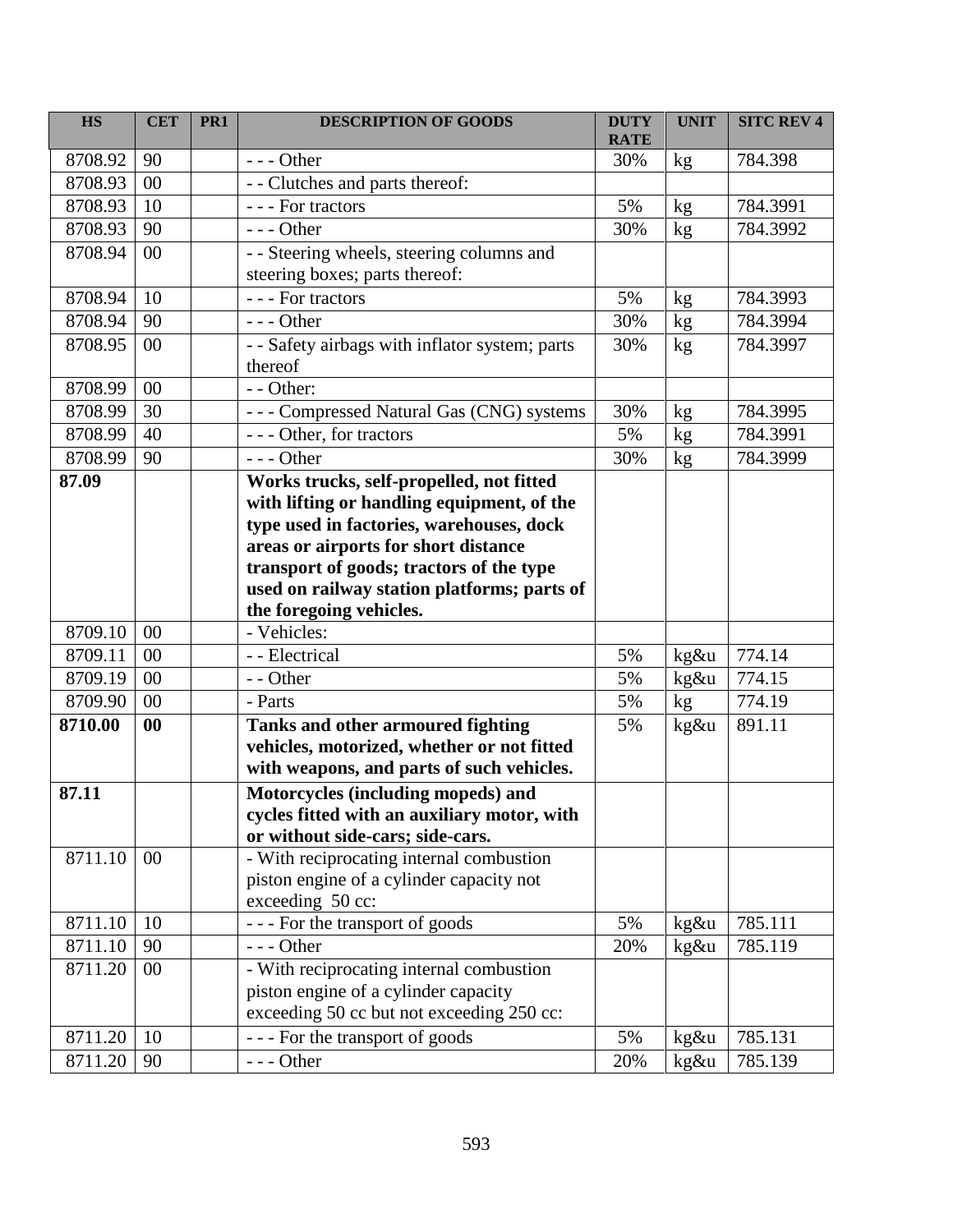| <b>HS</b> | <b>CET</b> | PR <sub>1</sub> | <b>DESCRIPTION OF GOODS</b>                   | <b>DUTY</b><br><b>RATE</b> | <b>UNIT</b> | <b>SITC REV 4</b> |
|-----------|------------|-----------------|-----------------------------------------------|----------------------------|-------------|-------------------|
| 8711.30   | 00         |                 | - With reciprocating internal combustion      |                            |             |                   |
|           |            |                 | piston engine of a cylinder capacity          |                            |             |                   |
|           |            |                 | exceeding 250 cc but not exceeding 500 cc:    |                            |             |                   |
| 8711.30   | 10         |                 | --- For the transport of goods                | 5%                         | kg&u        | 785.151           |
| 8711.30   | 90         |                 | $--$ Other                                    | 20%                        | kg&u        | 785.159           |
| 8711.40   | 00         |                 | - With reciprocating internal combustion      |                            |             |                   |
|           |            |                 | piston engine of a cylinder capacity          |                            |             |                   |
|           |            |                 | exceeding 500 cc but not exceeding 800 cc:    |                            |             |                   |
| 8711.40   | 10         |                 | --- For the transport of goods                | 5%                         | kg&u        | 785.161           |
| 8711.40   | 90         |                 | $--$ Other                                    | 20%                        | kg&u        | 785.169           |
| 8711.50   | 00         |                 | - With reciprocating internal combustion      |                            |             |                   |
|           |            |                 | piston engine of a cylinder capacity          |                            |             |                   |
|           |            |                 | exceeding 800 cc:                             |                            |             |                   |
| 8711.50   | 10         |                 | --- For the transport of goods                | 5%                         | kg&u        | 785.171           |
| 8711.50   | 90         |                 | $--$ Other                                    | 20%                        | kg&u        | 785.179           |
| 8711.60   | 00         |                 | - With electric motor for propulsion:         |                            |             |                   |
| 8711.60   | 10         |                 | --- For the transport of goods                | 5%                         | kg&u        | 785.191           |
| 8711.60   | 90         |                 | $--$ Other                                    | 20%                        | kg&u        | 785.199           |
| 8711.90   | 00         |                 | - Other:                                      |                            |             |                   |
| 8711.90   | 10         |                 | --- For the transport of goods                | 5%                         | kg&u        | 785.191           |
| 8711.90   | 90         |                 | $--$ Other                                    | 20%                        | kg&u        | 785.199           |
| 87.12     |            |                 | <b>Bicycles and other cycles (including</b>   |                            |             |                   |
|           |            |                 | delivery tricycles), not motorised            |                            |             |                   |
| 8712.00   | 10         |                 | --- For the transport of goods                | 5%                         | kg&u        | 785.21            |
| 8712.00   | 90         |                 | $--$ Other                                    | 20%                        | kg&u        | 785.29            |
| 87.13     |            |                 | Carriages for disabled persons, whether       |                            |             |                   |
|           |            |                 | or not motorized or otherwise                 |                            |             |                   |
|           |            |                 | mechanically propelled.                       |                            |             |                   |
| 8713.10   | 00         |                 | - Not mechanically propelled                  | Free                       | kg&u        | 785.311           |
| 8713.90   | 00         |                 | - Other                                       | Free                       | kg&u        | 785.319           |
| 87.14     |            |                 | Parts and accessories of vehicles of          |                            |             |                   |
|           |            |                 | headings 87.11 to 87.13.                      |                            |             |                   |
| 8714.10   | 00         |                 | - Of motorcycles (including mopeds):          | 5%                         | kg          | 785.359           |
| 8714.20   | 00         |                 | - Of carriages for disabled persons           | Free                       | kg          | 785.36            |
| 8714.90   | 00         |                 | - Other:                                      |                            |             |                   |
| 8714.91   | 00         |                 | - - Frames and forks, and parts thereof       | 5%                         | kg          | 785.371           |
| 8714.92   | 00         |                 | - - Wheel rims and spokes                     | 5%                         | kg          | 785.372           |
| 8714.93   | $00\,$     |                 | - - Hubs, other than coaster braking hubs and | 5%                         | kg          | 785.373           |
|           |            |                 | hub brakes, and free-wheel sprocket-wheels    |                            |             |                   |
| 8714.94   | 00         |                 | - - Brakes, including coaster braking hubs    | 5%                         | kg          | 785.374           |
|           |            |                 | and hub brakes, and parts thereof             |                            |             |                   |
| 8714.95   | $00\,$     |                 | - - Saddles                                   | 5%                         | kg&u        | 785.375           |